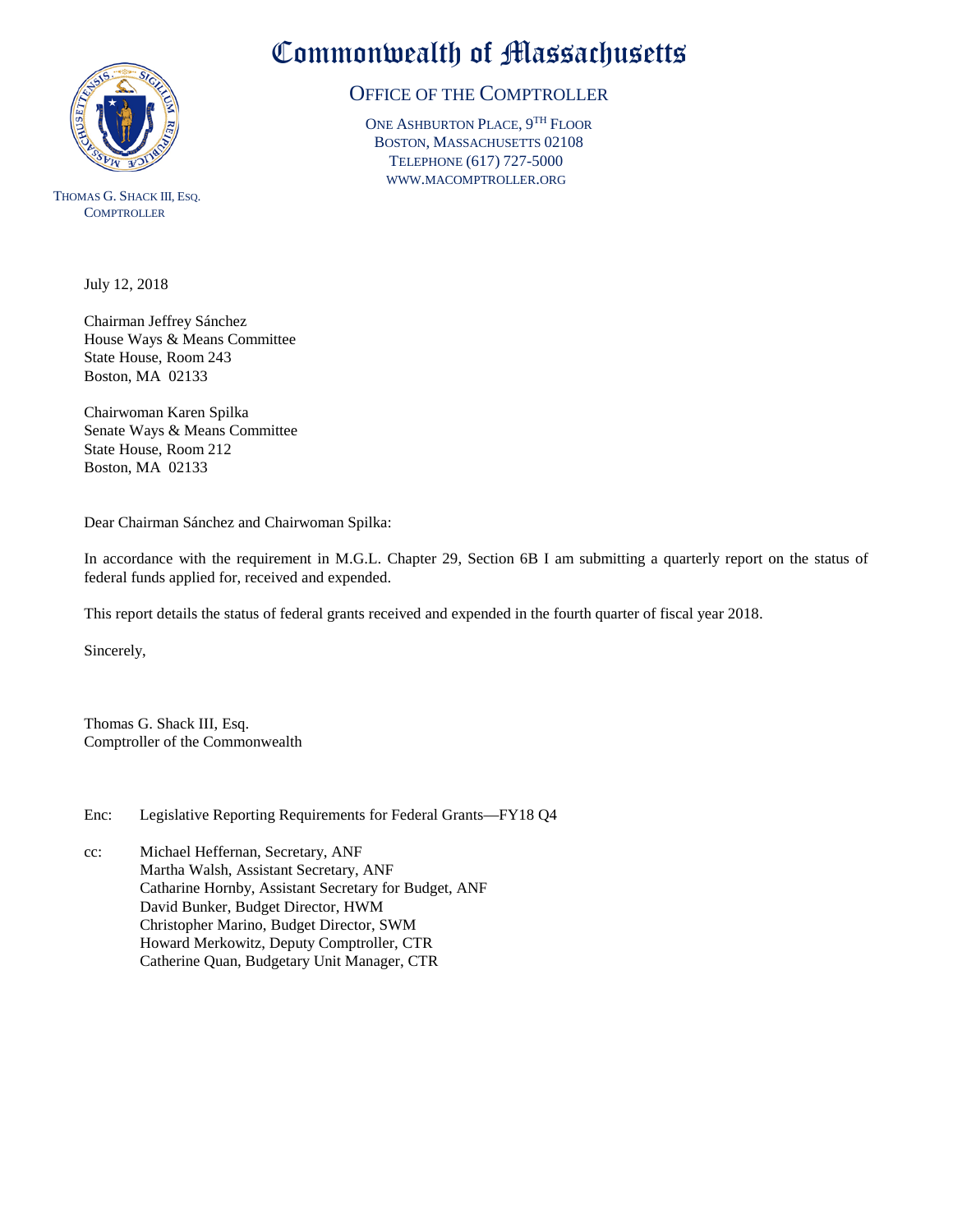| Status of Federal Grants Applied for FY2018, Quarter 4 |                                                                                              |                                                                                                               |                                              |              |                         |                                        |               |                          |                 |  |  |  |  |
|--------------------------------------------------------|----------------------------------------------------------------------------------------------|---------------------------------------------------------------------------------------------------------------|----------------------------------------------|--------------|-------------------------|----------------------------------------|---------------|--------------------------|-----------------|--|--|--|--|
|                                                        | <b>Funding Opportunity</b><br>Dept   Number/Announcement Document<br><b>Reference Number</b> | <b>Grant Name</b>                                                                                             | <b>Federal Cognizant Agency</b>              | <b>CFDA#</b> | <b>Application Date</b> | <b>Expected Award</b><br><b>Amount</b> | <b>Status</b> | <b>FAIN/Award Number</b> | <b>Comments</b> |  |  |  |  |
|                                                        | POL NIJ-2018-13740                                                                           | FFY2018 Paul Coverdell Forensic Science Improvement Grants Program                                            | US Department of Justice                     | 16.742       | $4/24/2018$ \$          | 292,667.00 Pending                     |               |                          |                 |  |  |  |  |
|                                                        | POL 2018-90318-MA-CD                                                                         | FY2018 Paul Coverdell Forensic Science Improvement Grants Program                                             | US Department of Justice                     | 16.742       | $4/24/2018$ \$          | 373,366.00 Pending                     |               |                          |                 |  |  |  |  |
|                                                        | POL NIJ-2018-13781                                                                           | FFY 2018 DNA Capacity Enhancement and Backlog Reduction Program                                               | US Dept of Justice Office of Justice Program | 16.741       | $5/4/2018$ \$           | 1,301,778.00 Pending                   |               |                          |                 |  |  |  |  |
|                                                        | MID BJA-2018-13602                                                                           | Innovative Prosecution Solutions for Combating Violent Crime and Illegal Opioids Bureau of Justice Assistance |                                              | 16.825       | $4/24/2018$ \$          | 360,000.00 Pending                     |               |                          |                 |  |  |  |  |
|                                                        | DOE ED-GRANTS-042518-003                                                                     | Emergency Impact Aid Program                                                                                  | US Department of Education                   | 84.938       |                         | $6/15/2018$ \$ 15,733,375.00 Pending   |               |                          |                 |  |  |  |  |
|                                                        | EPS 1122-0020                                                                                | <b>STOP Formula Grant Program</b>                                                                             | Office on Violence Against Women             | 16.588       |                         | 5/22/2018 \$ 3,099,419.00 Pending      |               |                          |                 |  |  |  |  |
|                                                        | POL DHS-18-GPD-056-00-01                                                                     | FY18 Port Security Grant Program                                                                              | Department of Homeland Security/FEMA         | 97.056       | $6/20/2018$ \$          | 817,821.00 Pending                     |               |                          |                 |  |  |  |  |
|                                                        | DAC HHS-2018-ACL-AOA-EJSG-0265                                                               | <b>Elder Justice Innovation Grants</b>                                                                        | Administration for Community Living          | 93.747       | $6/21/2018$ \$          | 539,202.61 Pending                     |               |                          |                 |  |  |  |  |



## Commonwealth of Massachusetts

Office of the Comptroller One Ashburton Place, 9th Floor Boston, Massachusetts 02108 Telephone (617) 727-5000 WWW.MACOMPTROLLER.ORG